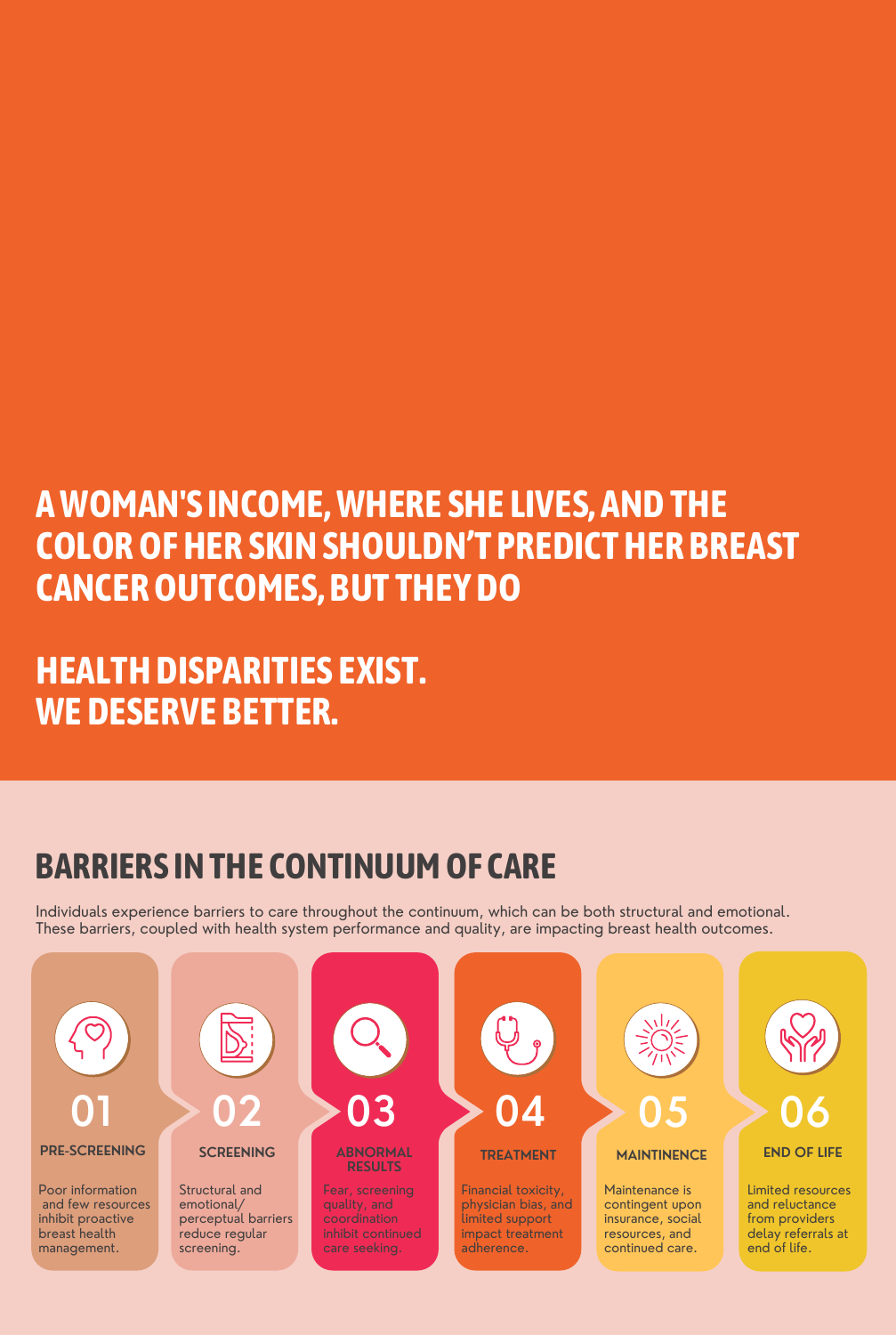- All women are thriving, confident, and empowered knowing they will receive the healthcare they need, no matter what.
- Providers and payers are delivering patient-centered, trauma-informed, comprehensive care that leads to exceptional and equitable outcomes.
- Missouri's breast health outcomes and the policies supporting those outcomes, are best in the nation.



### **OUR VISION**

#### **We are all healthy and free of the burden of preventable, treatable disease, like breast cancer.**

#### **OURMISSION**



**We champion change by removing barriers to affordable, timely, quality breast healthcare, and empowering people to live full and healthy lives.**

## **WE ARE ACCOUNTABLE FOR**

**A holistic approach -** serving whole people, supporting whole health, transforming whole systems.

**Authenticity and consistency -** showing up as we say we will, every time, until we're no longer needed.

Valuing equity over equality - designing interventions and charting our course forward by centering the needs of the most impacted.

**Radical listening and learning -** honoring and leaning into patient and community expertise to design the work.

People of all gender identities deserve access to comprehensive, sensitive, and patient-centered healthcare. "Women" is used by Gateway to Hope to remind us that men should not be the standard upon which medicine and science understands healthcare, AND, we recognize that "women" is incomplete and insufficient. Our healthcare system has used the white male body as the measure for how and when care is delivered. As a result, women's health has been inadequately prioritized. We deserve better. Therefore, advocating for women and their wellbeing will always be central to what we do. We serve every person who needs support navigating their breast health.

**Collaboration -** lifting-up and amplifying others, resisting duplication, and building connections to reduce fragmentation.

**Ambition and impact -** boldly striving for better, with dedication, humility, and a commitment to tangible change.

#### **Prioritizing health and well-being,** above all else.

# **WHOWE ARE**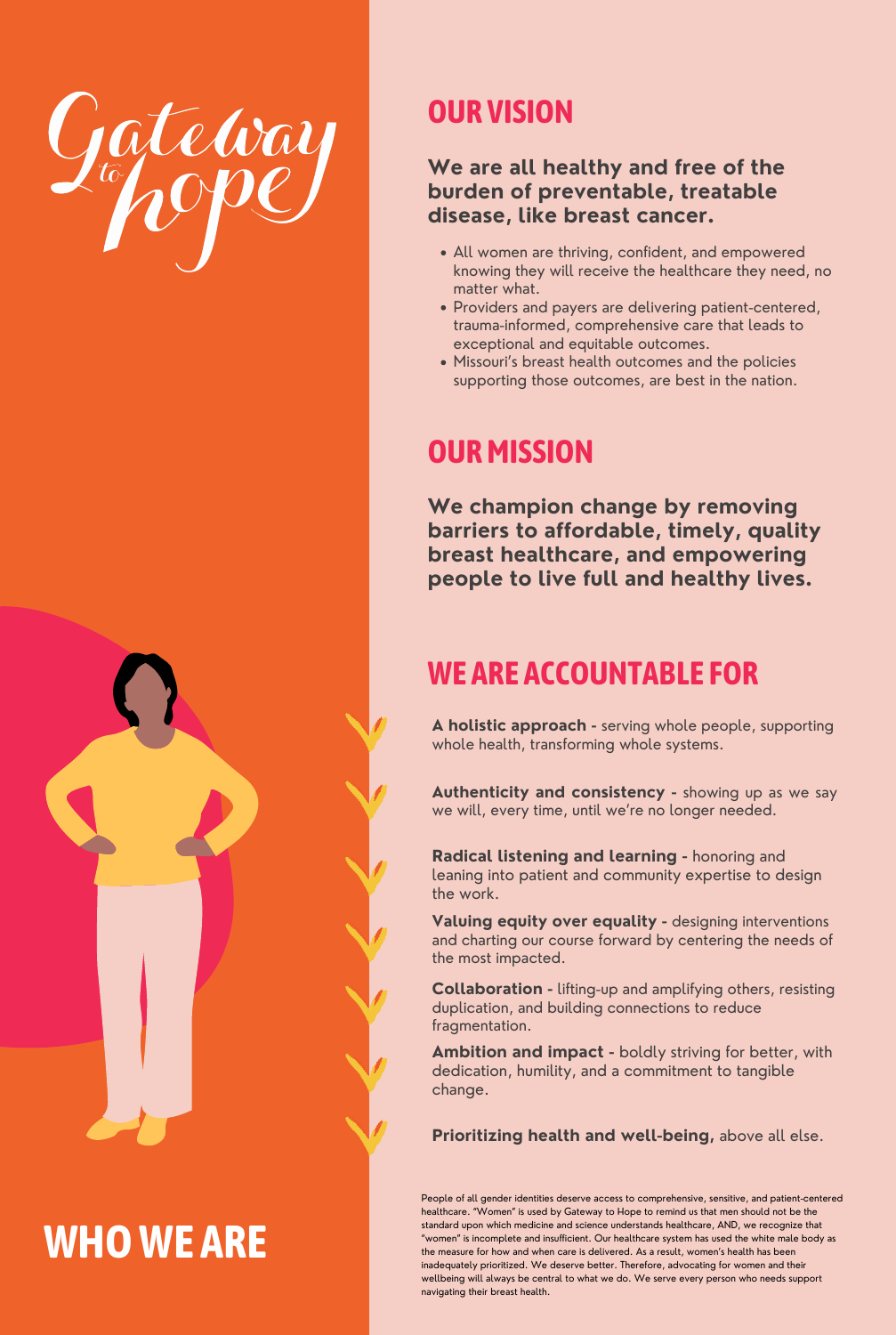# **HOWWEWILLMEASURE SUCCESS: A SIGNIFICANT INCREASE INMISSOURI'S 5-YEAR BREAST CANCER SURVIVAL RATE FOR IMPACTED COMMUNITIES, BY 2030**

# **GATEWAY TOHOPE'S LONGRANGE PLAN**

- -
- 
- 
- -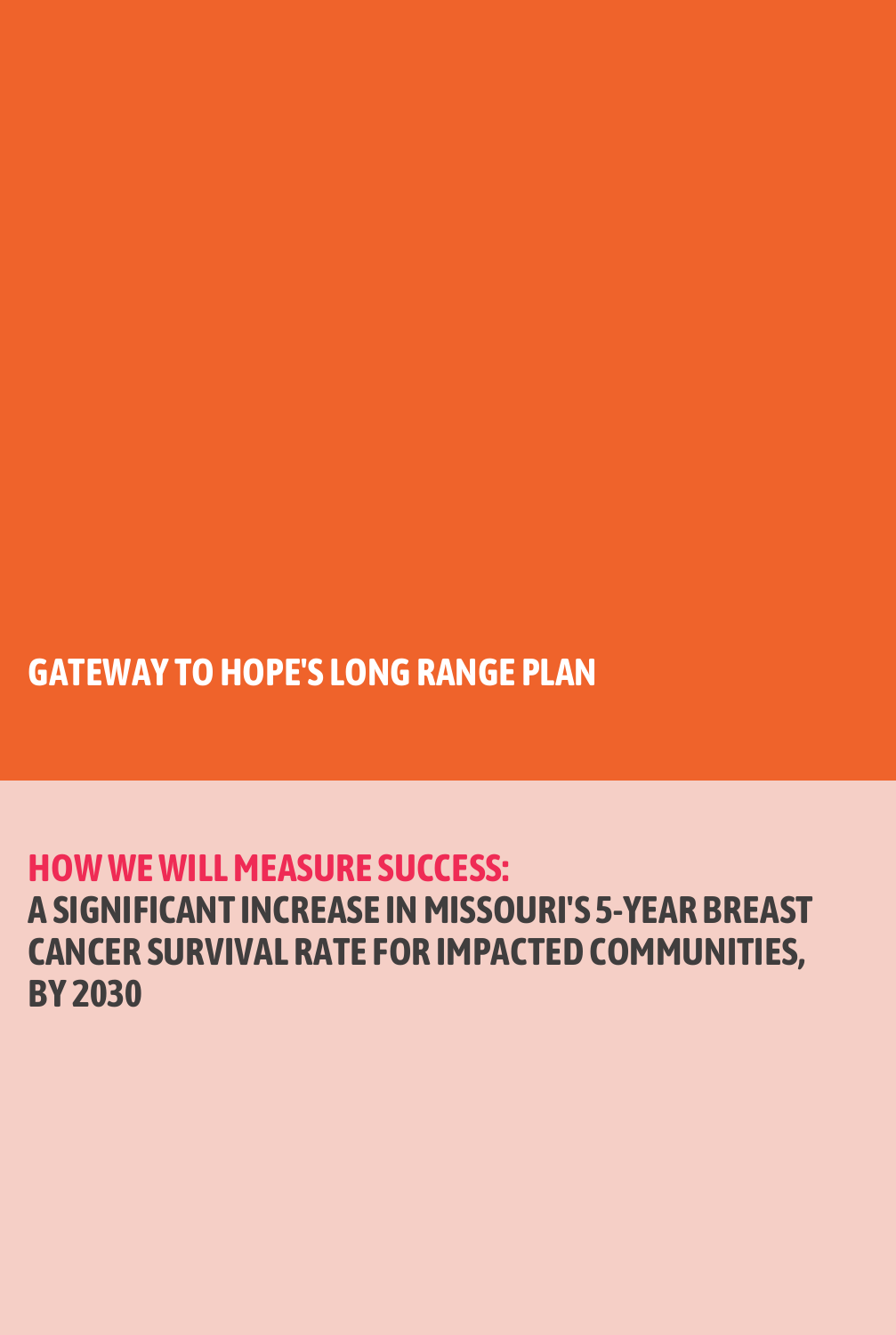**2**

**3**

**4**

**5**

## **EXPAND, SCALE AND REPLICATENAVIGATION PROGRAMS ACROSS THE CONTINUUMOF CARE**

Develop and deliver a navigation to SCREENING program, enabling patients to receive recommended high-quality mammography and related preventative care, so that every one of them has the tools to proactively manage their breast health.

**We will navigate 3,500 patients to screening annually.**

# **PATIENT CENTEREDCARE**

Deliver navigation services to patients who receive an ABNORMAL FINDING during a screening, ensuring affordable, quality follow-up services occur, so that no one is lost to care between screening and diagnostics.

#### **We will ensure 100% of the patients who receive an abnormal result are connected to diagnostic care.**

Expand and continue navigation and financial support services for patients undergoing breast cancer TREATMENT, so that every person receives the treatment and care they need to thrive.

**We will provide treatment navigation to 900 patients annually (25%+ of the eligible population), ensuring that 90% indicate improved quality of life and greater treatment adherence.**

Build tools and supportive programs for patients in SURVIVORSHIP, so that they have the networks, resources, and continuity of support to live fully and in connection to community.

**We will engage 30% of our treatment patients in continued survivorship programming, ensuring that 90%**

#### **indicate improved quality of life.**

Expand our STAGE IV and END OF LIFE programming, so that patients have the resources, tools, networks, and care to live with incurable disease and die with dignity.

**We will engage 100% of Stage IV patients in specialized and supportive programming, ensuring that 90% have advanced directives and indicate improved quality of life.**

**6**

Grow our capacity to SCALE our tested and proven models and to share/disseminate exceptional patient-centered navigation.

**We will leverage evaluation to advance our impact goals.**

**Rationale:** Patient-focused navigation works. Our specially trained case managers deliver exceptional care to patients, which results in better outcomes and reduces disparities. We are uniquely positioned to create the standards of care for breast health navigation. We can and will hone our model, allowing us to serve more women, more effectively, throughout the continuum of care and beyond.

**How we will center equity:** Our model is built on the premise that low-income women, particularly those living in rural areas or women of color, are disproportionally impacted by social determinants of health. This results in poorer health outcomes. Our patient-centered programs will be developed and delivered in partnership with the most impacted women.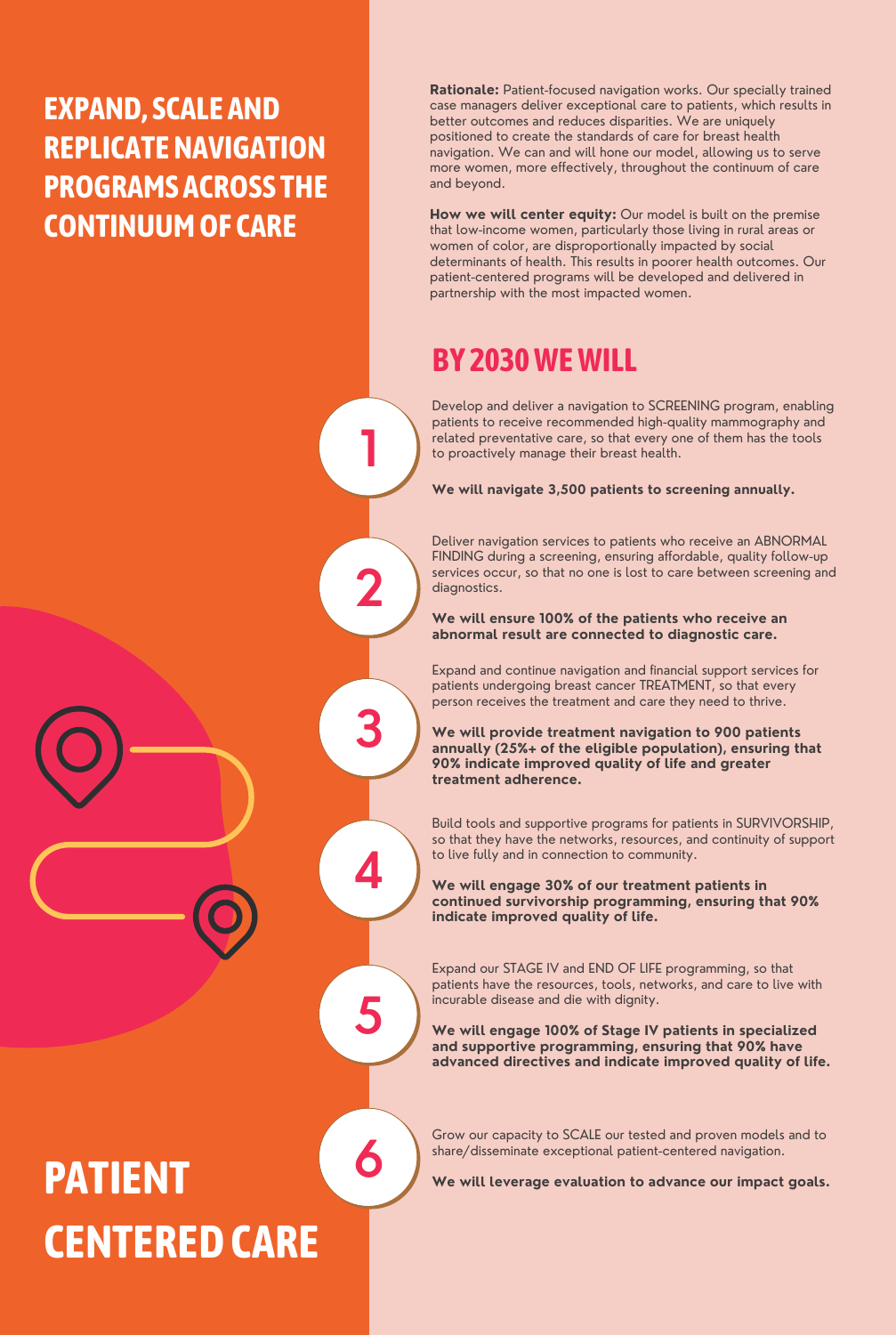**2**

**3**

**4**

**INCREASE COMMUNITY UNDERSTANDINGAND ACTIONAROUND ANTICIPATORY, PREVENTATIVE BREAST HEALTHCARE**

**EDUCATION& ENGAGEMENT**

Increase impacted communities ' knowledge and utilization of breast health resources and services.

**We will conduct outreach and develop statewide tools, resources, and information that reach more than 14,000 people annually (10% of eligible SMHW women) and 5% will report taking action.**

Mobilize a state-wide coalition of breast health advocates, dedicated to identifying local, regional, and statewide barriers to care and implementing consumer-centered solutions.

**We will engage 60+ individuals and institutional advocates as members of our coalition and activate 600+ individuals across the state annually.**

Serve as the go-to clearinghouse on breast health data, trends, and resources for Missouri, ensuring access to timely and accurate information.

**We will create an online resource hub which aggregates essential data for public use and 5% of those who access the hub will report using it to take action.**

Build a network of resources to serve families and the people who

love those affected by breast cancer.

**We will refer 25% of our patients with children and partners to family-serving resources.**

**Rationale:** Community knowledge, trust, and demand are central to positive health behaviors. We must continue to interrogate the impact of social determinants of health on communities, organize and advocate for improved access to care, build momentum and expectation of preventative care.

**How we will center equity:** We believe that impacted communities and women are their own best experts and advocates. Our education and engagement efforts are designed to provide the community with the information, connections, and resources they deem most essential to improve health outcomes. Our coalition is and will remain community-led, and our outreach and resource-hub will be culturally responsive and sensitive.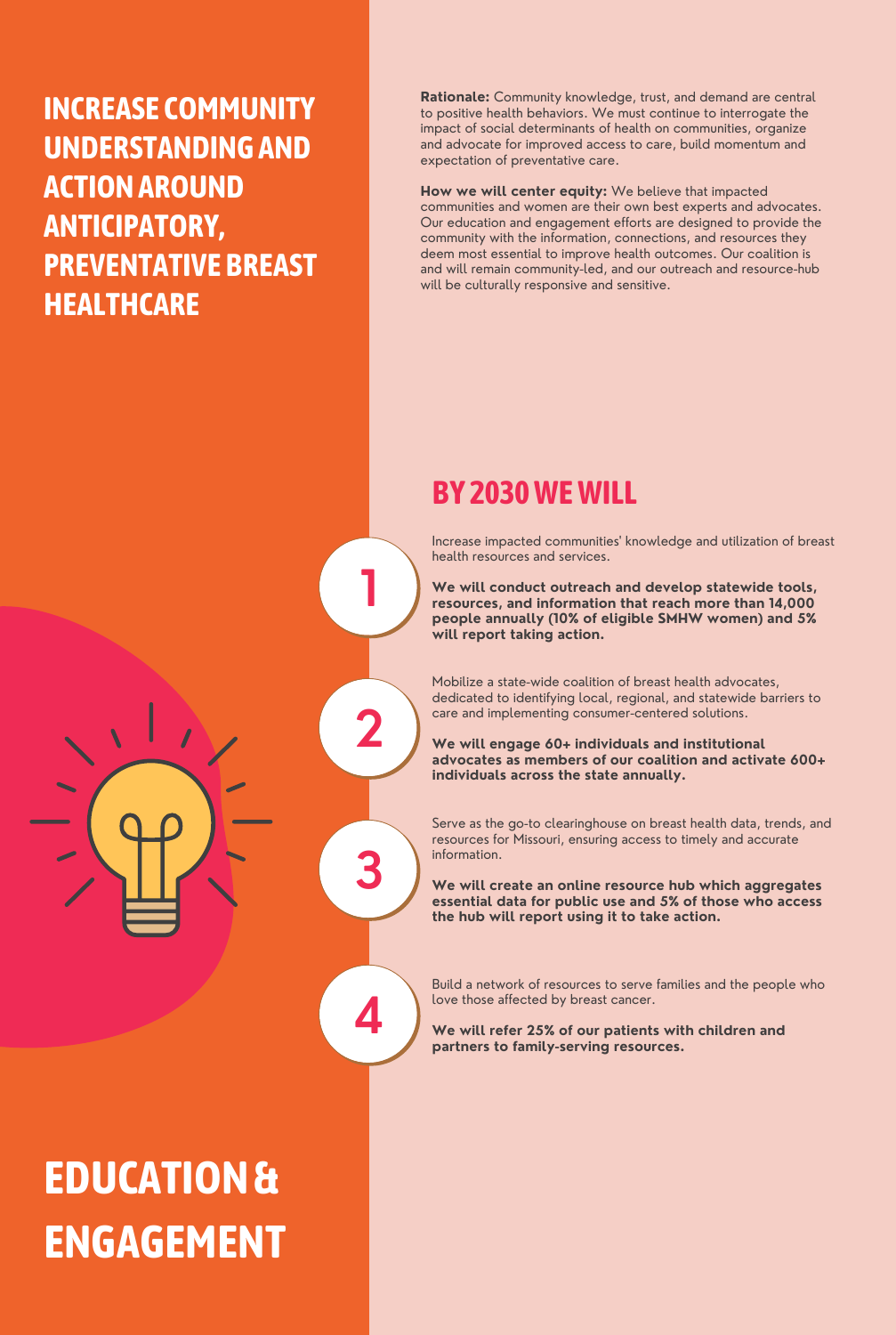## **DRIVE COLLABORATION, QUALITY, AND MUTUAL ACCOUNTABILITY AMONGPROVIDERS, PAYERS, ANDPARTNERS.**

Collect baseline data on provider, payer, and partner performance to better understand the landscape and develop SMART goals for statewide improvement.

**We will aggregate mammography quality, provider performance, and health system outcome data to share with stakeholders and the community and establish SMART improvement goals.**

# **COOPERATION**

Conduct a state-wide mammography quality assessment and lead improvement efforts to ensure that patients receive instructive and accurate screenings every time.

**We will improve mammography quality across the state by 15% or more.**

Increase the capacity of physicians and health systems to respond to the social determinants of health, take a trauma-informed approach, and proactively respond to the needs of their patients.

**We will partner with health systems to benchmark performance and collaborate with them to design solutions.**

**Rationale:** Providers, payers, and partners are part of a fragmented system that inequitably serves patients, focusing too often on sick care alone. Thoughtful, strategic partnership enhances our ability to connect the disconnected, share critical information, and accelerate access to quality and affordable care. Through collaboration we will see health systems and providers live their values, share data, coordinate care, and achieve better patient outcomes.

**How we will center equity:** Providers, payers, and partners need a collaborator committed to fostering transparency, accountability, and trauma-informed care. Gateway to Hope will fill that gap by aggregating essential data, bringing stakeholders to the table, and devising coordinated strategies for change that center the most impacted.

Position Gateway to Hope as the backbone/lead strategist for community breast health activities, which leads to deeper collaboration, better coordination, and efficient use of collective resources to advance goals.

**We will reduce duplication and maximize allocation of resources resulting in improved statewide breast outcomes.**

#### **BY 2030WEWILL**

**1**

**2**

**3**

**4**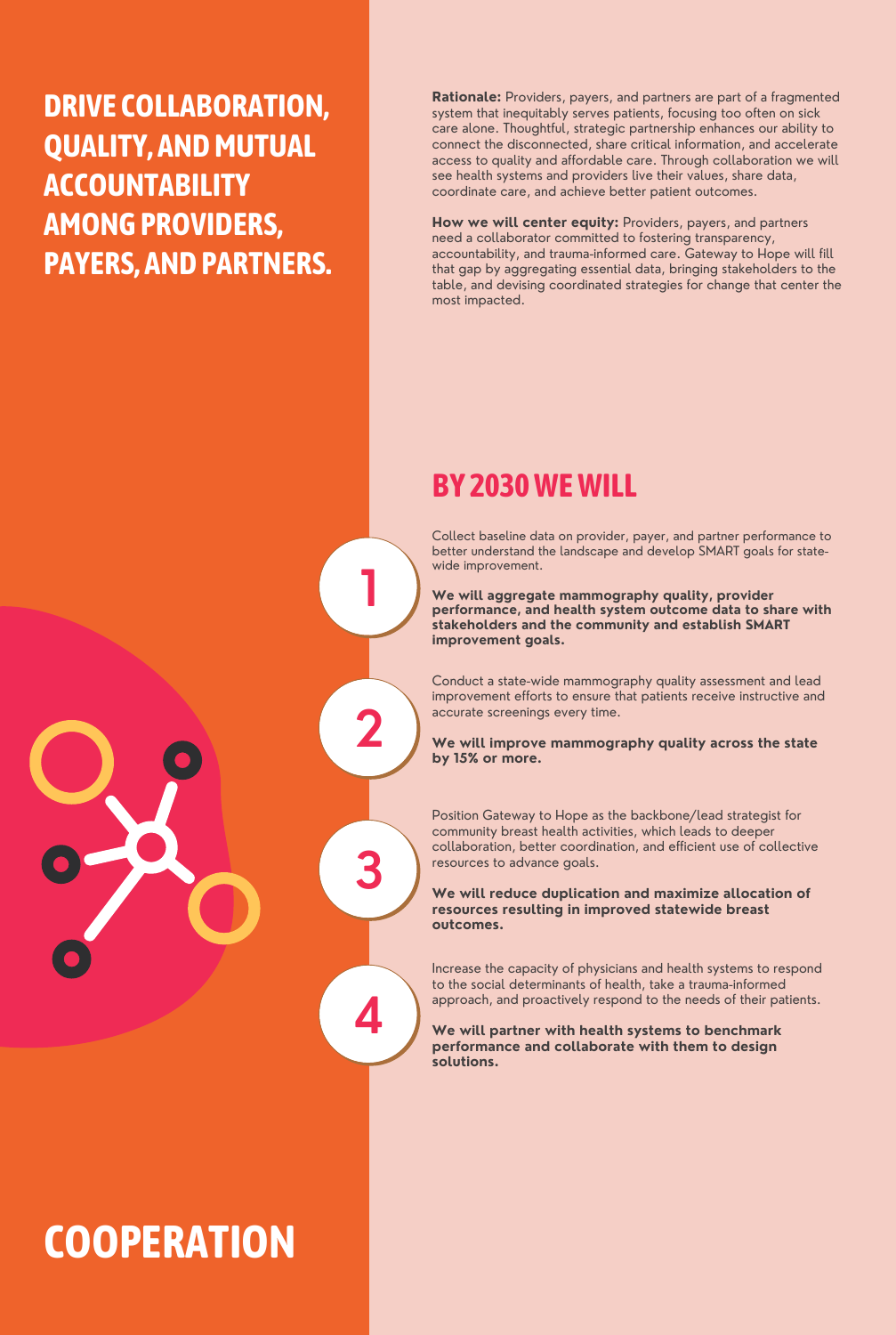**2**

**3**

**4**

**CHAMPIONEQUITABLE, ANDINCLUSIVE STATE-WIDE POLICIES AND PROGRAMS THAT BEST SERVE THE MOST IMPACTED**

# **ADVOCACY**

Lead the effort to improve Missouri's Show Me Healthy Women Program, ensuring more provider participation, a reduction in barriers to access, and an increase in the number of women enrolled.

Identify and coordinate opportunities to improve other state-wide policies impacting breast health.

**We will work with the state to ensure that 10%+ of eligible women (approximately 14,000) are screened annually.**

Lead the effort to improve Missouri's Breast and Cervical Cancer Treatment Program.

**We will work with the state to ensure that 100% of women who qualify for the program are served and there is no "wrong door" .**

**In collaboration with partners, we will identify key opportunities to better leverage state programs and policies for women's health.**

Participate in community-lead efforts to improve cancer care efforts and women's health.

**We will participate in and/or lead unifying and impactful community, regional, and statewide groups.**

**Rationale:** Missouri can be a leader in breast health outcomes. By aligning policy makers, healthcare providers, and community partners with community need, we can refine our state-wide programs to better achieve their desired impact. These programs serve as critical safety nets and have the capacity to ensure no patient is lost to care.

**How we will center equity:** We will make space at the policy table for impacted women, amplifying their voices and needs. Policy interventions should be designed to meet the needs of these women, which in turn will benefit us all. Our efforts to champion change will be done in lock-step with the women served by statewide programs.